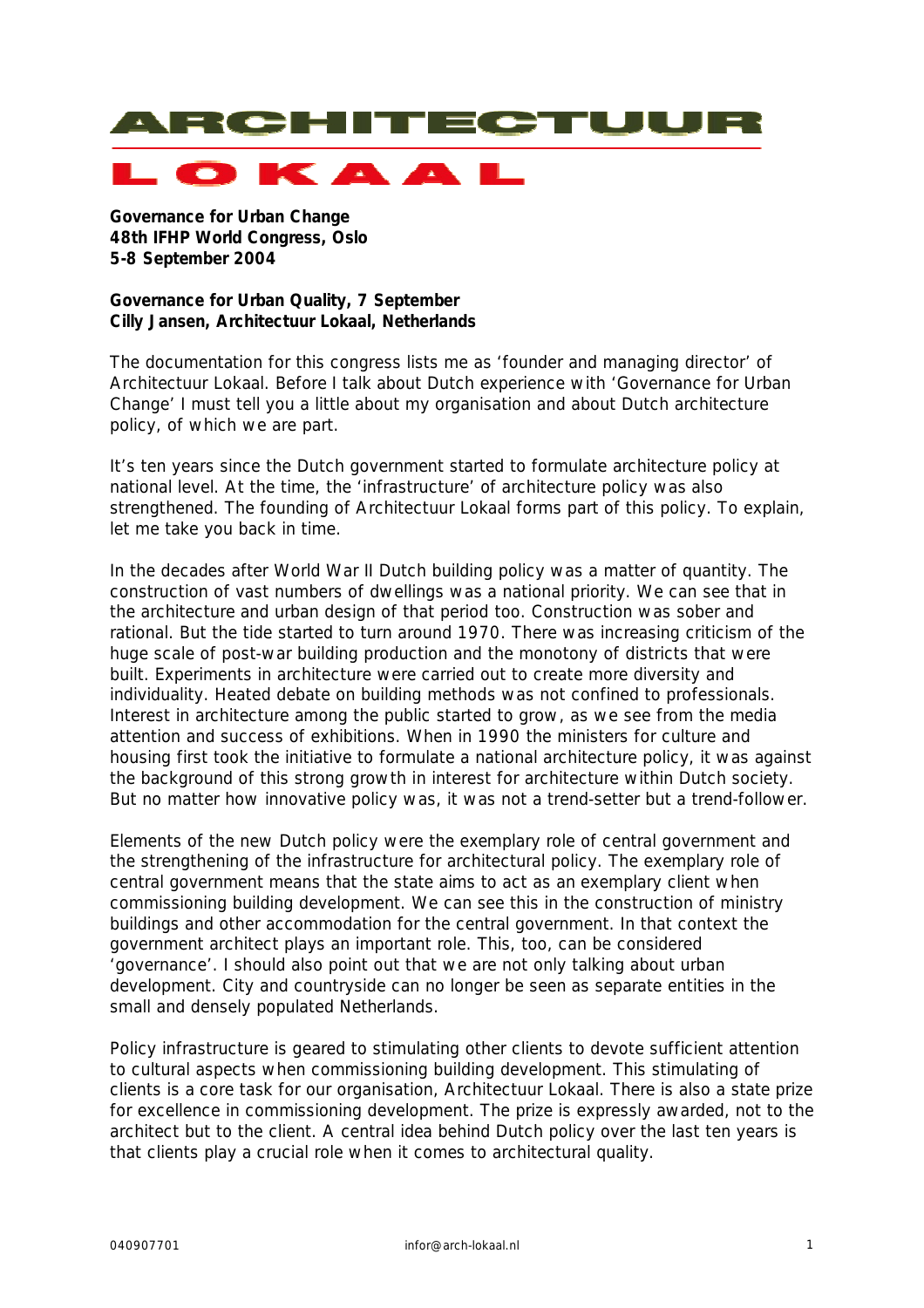Architectuur Lokaal is the independent information centre for building clients. Its most important function is to inform and inspire clients. We primarily target municipal authorities and private-sector parties at local and regional level. The aim is to enable clients to give substance to the cultural dimension of their role in the process of building development. What that means can be explained by an Architectuur Lokaal project on the social and cultural transformation of post-war neighbourhoods. The project devotes considerable attention to the role of clients. This is not self-evident. We normally talk about the 'the neighbourhood by Van Eesteren', by Dudok or by Granpré Molière. These designers did, of course, design the neighbourhoods. But the way in which that happened was in part determined by the clients, aldermen, and heads of departments and housing associations that the architects worked with.

The unique character of these neighbourhoods stems from the position and role of clients in the reconstruction period that followed World War II. A hallmark of building production at that time was the tight central control. The central government decided in detail the number of dwellings that were built, the cost of the dwellings, and the functional requirements they had to meet. On the basis of these criteria the municipalities developed the plans. The municipalities therefore acted as clients for the new city-expansion districts built to solve the post-war housing shortage. The Social-Democratic or Christian-Democratic make-up of municipal councils was reflected in the plans. Towns governed by socialists favoured a more modernist approach, while more romantic designers were given opportunities in Christian strongholds.

Formally, the clients for individual housing complexes were not part of the government apparatus. They were typical Dutch 'housing associations', independent public initiatives that were, however, strongly reliant on government for funding. Their real autonomy was limited at the time. In practice the municipality not only decided the urban design, it also played a major role in selecting the architect and elaborating housing schemes.

The relationship between housing associations and government has changed drastically, especially since 1990. Housing associations have grown to become big, professionally organised corporations that are financially independent to a large extent. Conversely, in the bigger cities we see a tendency to create smaller local councils (or boroughs) that are in closer contact with local residents. The increasing professionalism of housing associations is also expressed in their role as client. Some housing associations develop their own architecture policy on the basis of social, cultural and financial considerations. The big housing associations not only manage many thousands of dwellings, they also initiate much new development. 'Social' project developers were set up specifically for that purpose. Clients like these didn't exist in 1945, or in 1975. Because of their expertise and financial position, the social project developers are mature discussion partners for the municipality. Previously, the housing associations adopted a much more subordinate role. The conclusion: while government and municipality decided matters during the post-war years, the current redevelopment of neighbourhoods built in that period is much more a matter of negotiation. For needless to say, residents don't stay the same either. Law-abiding subjects have been replaced by critical citizens with highly diverse cultural backgrounds.

Just like the construction of neighbourhoods from the post-war period, their redevelopment is an interactive game between clients and designers. But the playing field and players have changed drastically. The current generation has to sort out the legacy of the last 40 years. That is a design task, but first of all a challenge to clients to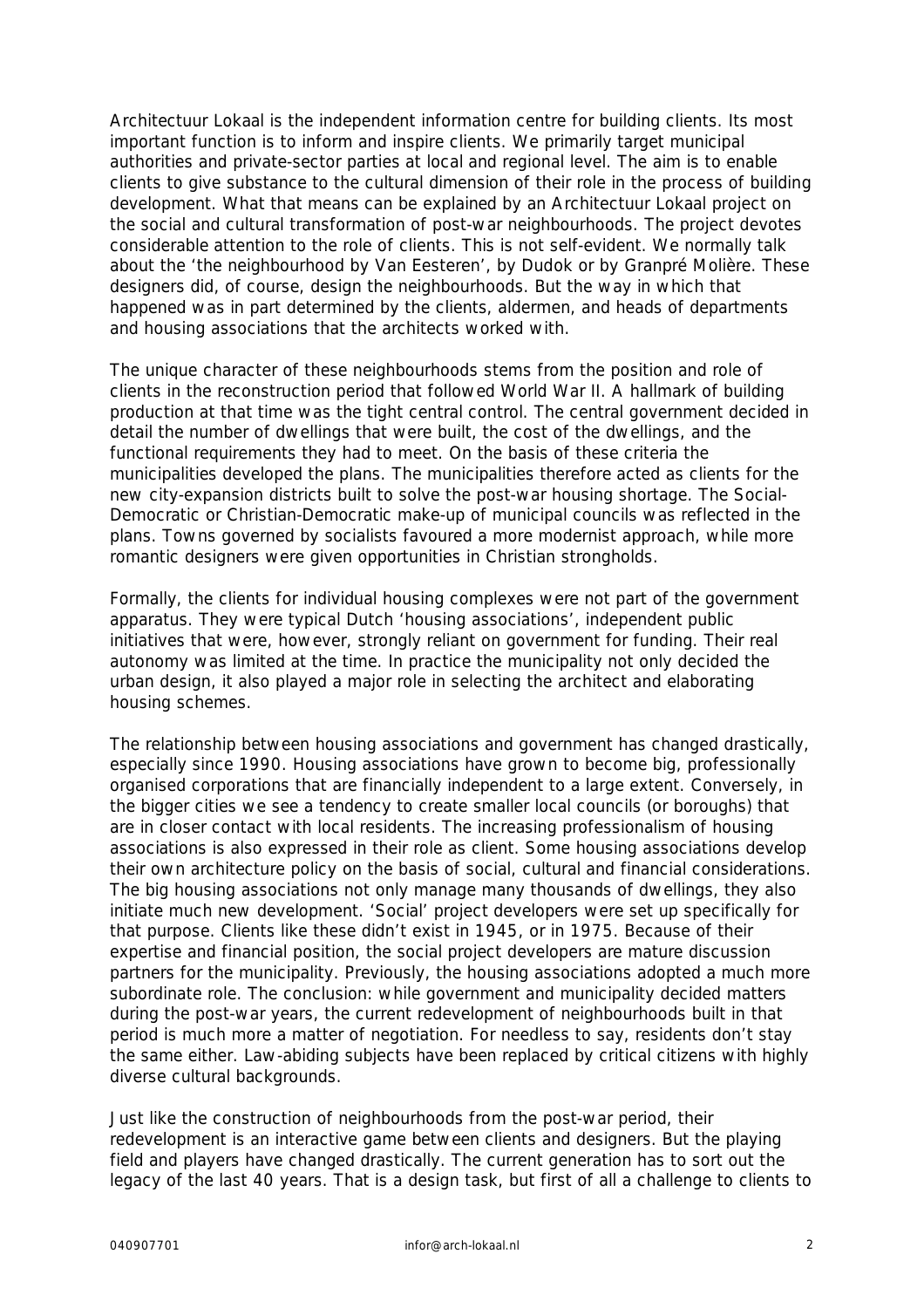develop their own vision. The question is how do they deal with the cultural value that these neighbourhoods represent. What 'governance' are clients developing for this? Let us look at four Dutch neighbourhoods.

The neighbourhoods from the 1950s and 60s look similar – just like the people born at the time, you might say. But if you look around Amsterdam, The Hague, Breda and Groningen and speak to those involved, you will discover that there are big individual differences between them. Just as there are differences between the people from that period.

The similarity is partly the result of the original design, partly the result of the comparable histories that neighbourhoods have gone through.

Changes in use over time spawned tension between form and function. These neighbourhoods also lag behind districts built later. But despite the relative decline, there is still much of value. Time has strengthened some of the original qualities. The unique character of these neighbourhoods is due in part to plenty of green

and the combination of green and blue but mainly due to the combination of green and red.

This picture of the Vinkhuizen neighbourhood in Groningen illustrates one of the possible results of redevelopment: a combination of old and new that does justice to both.

My time is limited, but I want to give you an impression of the four visited neighbourhoods and the way in which redevelopment is taking place.

In the Western Garden Suburbs of **Amsterdam** I want to look at an area in Osdorp called the south-western quadrant.

The local council and housing associations have agreed on the principles for redevelopment formulated by Endry van Velzen. Respect for the original urban design by Van Eesteren was the starting point.

Here you see a picture of the typical architecture with porch-access dwellings arranged in rows. This brings us to one of the problems with the redevelopment. The characteristic plot layout is based on open areas and green space between the residential blocks. But the use and management of this space has become a problem over the past 40 years because of changes in society and in housing culture that I cannot go into here. But the problem exists, both in Osdorp and in the other neighbourhoods I will discuss. In Osdorp people are starting to fence off areas, as we see on the left of the picture. The very same fence appears in various places in the area. Here we see that the character of the space changes when it is cordoned off. Whether this is a good solution or not is open to discussion. The fact remains that the

fence clearly illustrates a general dilemma in post-war neighbourhoods: how can we preserve the characteristic green areas between building blocks in light of the housing culture of the 21st century?

Of course much more is happening in Osdorp. The previous photos not only illustrate the new direction in public space but also give an impression of the sweeping renovation of existing blocks, where a floor is occasionally added on top. In addition, there is plenty of attention for public space, which must be suitable for youths and smaller children.

And also the addition of new buildings that reflect the ambition for the area. I cannot go into the difficulties that confront clients in projects like these. Let me just give you an impression of the result.

## Now to **The Hague** South-West.

You can see that The Hague South-West also has characteristic green zones between building blocks. But I'm showing this neighbourhood to illustrate another dilemma. The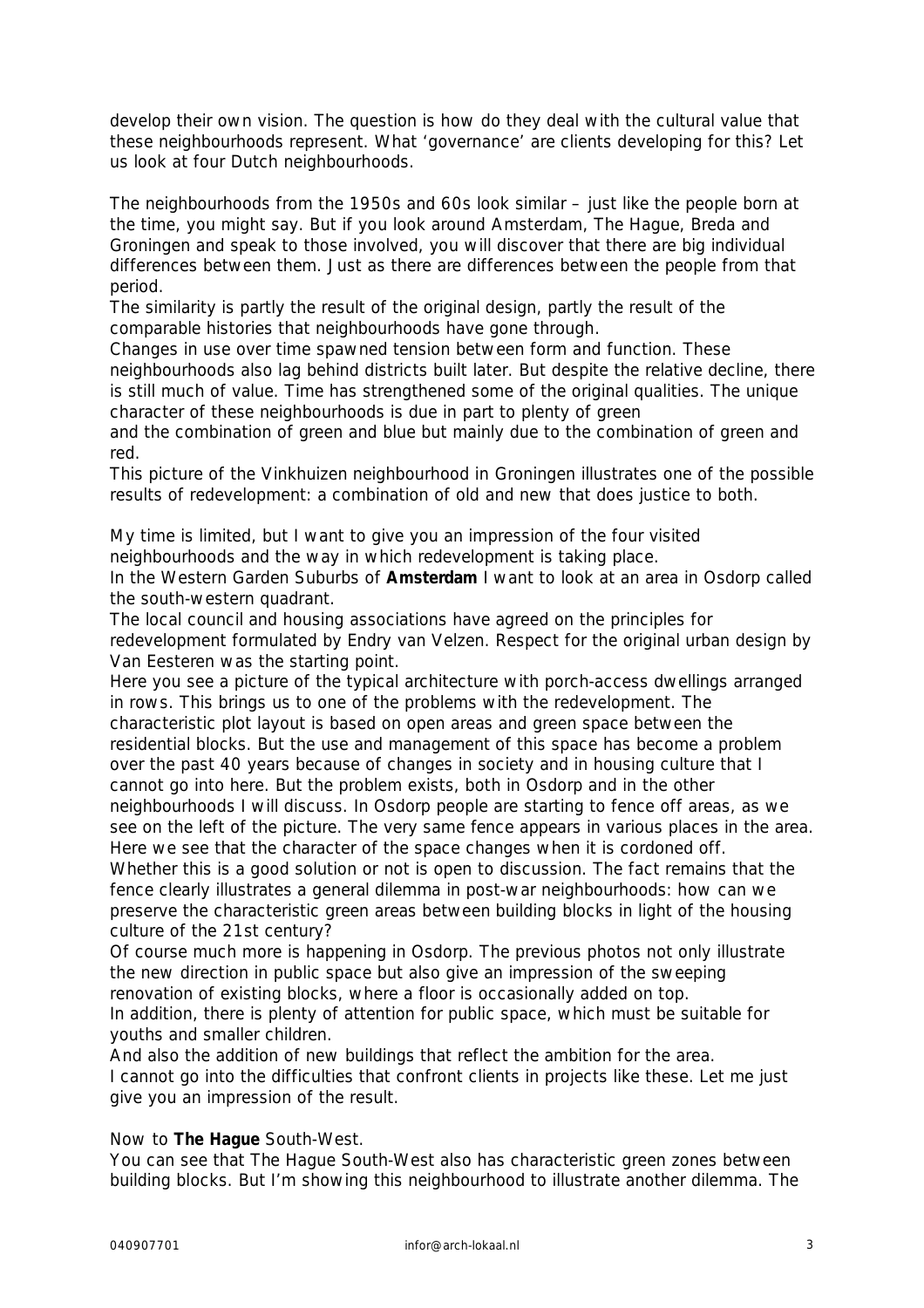issue is always whether you should work on the basis of separate projects or a total plan for the entire area. Because the post-war districts are laid out as one entity and were completed in a short space of time, it is desirable that the changes carried out today display coherency.

But it is not always possible to delay alterations until agreement on a total plan has been reached. There is then the risk that everyone ends up waiting for everyone else.

An official vision on the redevelopment of South-West and the four neighbourhoods was completely only recently. But actual redevelopment has been underway for much longer.

## Three examples

1) The issue in these neighbourhoods is essentially dwellings, but also changes in the function of buildings. In this case a Catholic Church is turned into a health centre and social-services centre.

2) A school of fashion once stood on this site. When the site came up for

redevelopment, the municipality held a development competition and appointed BAM developers to develop the site. Client and architect sought to set up a contrast with the surroundings by avoiding the use of brickwork. Yet the scheme connects very precisely with the surrounding urban design.

New and spacious owner-occupied dwellings were built which, despite the steep price, are proving popular among local residents from minority groups.

3) The third example from The Hague concerns the redevelopment of and alterations to flats for older residents in the project Nuts8.

We already saw an image in which old and new were combined. Here on the left are thoroughly renovated flats. At the tip is new development. A successful project that is already a few years old and dates from before the recent neighbourhood visions. Client and architect deliberately opted for a relatively luxurious entrance that the residents of the renovated flats can profit from. Here they have succeeded in giving substance to a sense of pride in the residential environment.

Here, too, the decision has been made to fence off the collective space between the blocks.

 All these examples from The Hague took shape before agreement on how to approach the entire area had been reached. This has occasionally led to the criticism of the arbitrary nature of the changes. That impression is inaccurate, say some of those involved, because consensus among clients on the desirability of a respectful approach to existing structures was reached.

Then to the north of the Netherlands. **Groningen** Vinkhuizen.

Vinkhuizen is the most recent of the four neighbourhoods, as the taller gallery-access blocks illustrate. Vinkhuizen highlights the dilemma of whether to increase or decrease density. The spacious layout of post-war neighbourhoods sometimes creates the impression that buildings can easily be added. Raising density benefits commerce, since shopkeepers suffer from the decline in the number of people per dwelling. But new construction can affect the spatial structure of the neighbourhood. It was decided to reduce development density in Vinkhuizen, which will probably become more of a garden suburb than it was 40 years ago.

Lowering density in Vinkhuizen is more than a matter of demolition. These residential blocks on Siersteenlaan are the subject of a daring transformation. This photo is close to the original situation. Originally there was one long block here, but it is now cut through in places. Some people think that the urban design has been improved as a result. And at the back we can see that there have been substantial alterations to the architecture. New dwellings have been added below, and that meant changing the means of access in the original flats.